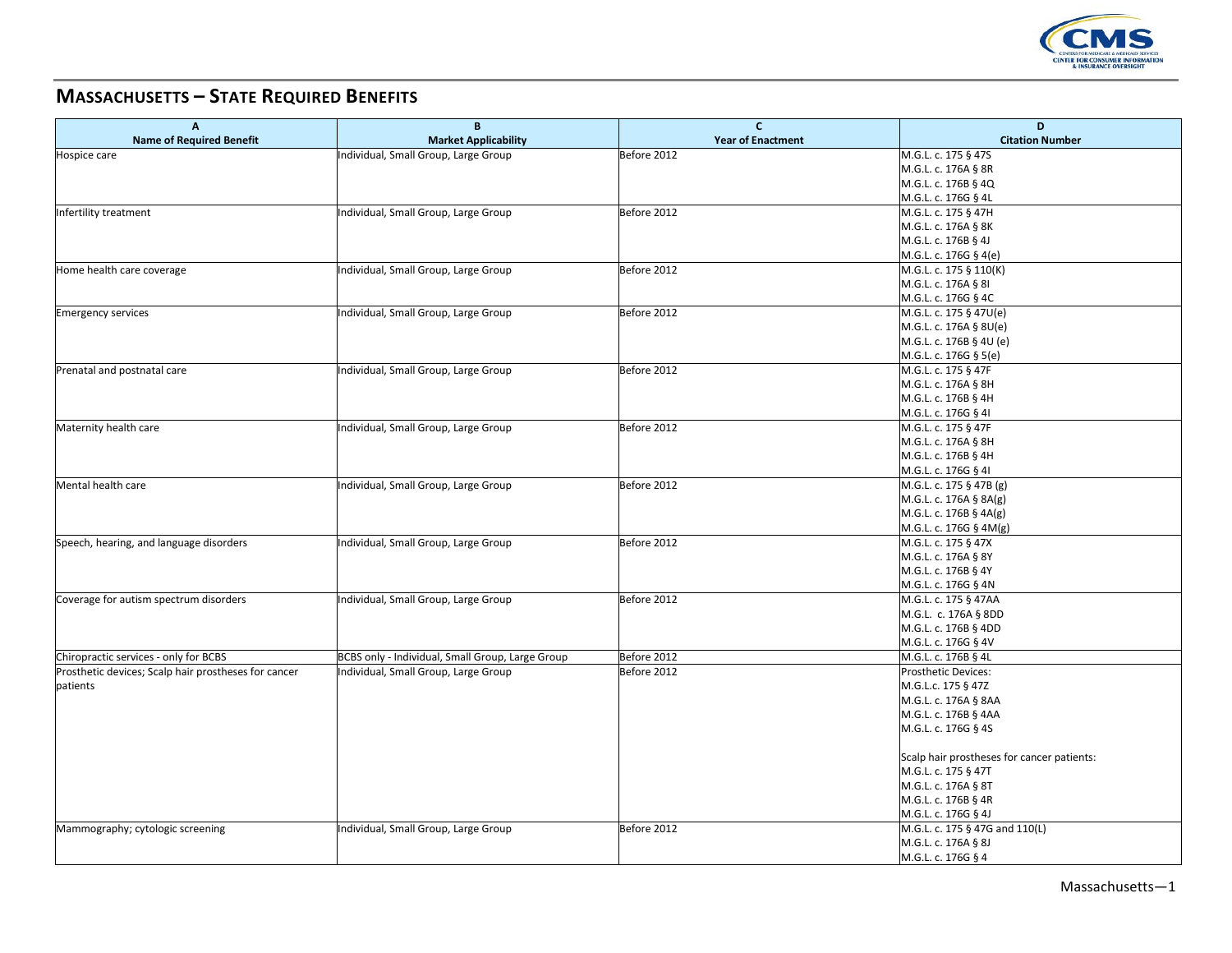

| A                                                          | B                                    | $\mathbf{C}$             | D                           |
|------------------------------------------------------------|--------------------------------------|--------------------------|-----------------------------|
| <b>Name of Required Benefit</b>                            | <b>Market Applicability</b>          | <b>Year of Enactment</b> | <b>Citation Number</b>      |
| Rehabilitative speech therapy                              | Individual, Small Group, Large Group | Before 2012              | M.G.L. c. 175 § 47X         |
|                                                            |                                      |                          | M.G.L. c. 176A § 8Y         |
|                                                            |                                      |                          | M.G.L. c. 176B § 4Y         |
|                                                            |                                      |                          | M.G.L. c. 176G § 4N         |
| Preventive care for children up to age six; lead poisoning | Individual, Small Group, Large Group | Before 2012              | Lead Poisoning Screen:      |
| screening; hearing screening for newborns                  |                                      |                          | M.G.L. c. 175 § 47C         |
|                                                            |                                      |                          | M.G.L. c. 176A § 8B         |
|                                                            |                                      |                          | M.G.L. c. 176B § 4C         |
|                                                            |                                      |                          | M.G.L. c. 176G § 4          |
|                                                            |                                      |                          |                             |
|                                                            |                                      |                          | Hearing Screen for Newborn: |
|                                                            |                                      |                          | M.G.L. c. 175 § 47C         |
|                                                            |                                      |                          | M.G.L. c. 176A § 8B         |
|                                                            |                                      |                          | M.G.L. c. 176B § 4C         |
|                                                            |                                      |                          | M.G.L. c. 176G § 4K         |
|                                                            |                                      |                          |                             |
|                                                            |                                      |                          | Cytologic Screen:           |
|                                                            |                                      |                          | M.G.L. c. 175 § 47G         |
|                                                            |                                      |                          | M.G.L. c. 176A § 8J         |
|                                                            |                                      |                          | M.G.L. c. 176G § 4          |
| Prosthetic devices                                         |                                      | Before 2012              | M.G.L.c. 175 § 47Z          |
|                                                            | Individual, Small Group, Large Group |                          |                             |
|                                                            |                                      |                          | M.G.L. c. 176A § 8AA        |
|                                                            |                                      |                          | M.G.L. c. 176B § 4AA        |
|                                                            |                                      |                          | M.G.L. c. 176G § 4S         |
| <b>Clinical trials</b>                                     | Individual, Small Group, Large Group | Before 2012              | M.G.L. c. 175 § 110L        |
|                                                            |                                      |                          | M.G.L. c. 176A § 8X         |
|                                                            |                                      |                          | M.G.L. c. 176B § 4X         |
|                                                            |                                      |                          | M.G.L. c. 176G § 4P         |
| Diabetes-related services and supplies                     | Individual, Small Group, Large Group | Before 2012              | M.G.L. c. 175 § 47N         |
|                                                            |                                      |                          | M.G.L. c. 176A § 8P         |
|                                                            |                                      |                          | M.G.L. c. 176B § 4S         |
|                                                            |                                      |                          | M.G.L. c. 176G § 4H         |
| Off-label uses of prescription drugs to treat cancer; Off- | Individual, Small Group, Large Group | Before 2012              | Cancer:                     |
| label uses of prescription drugs to treat HIV/AIDS         |                                      |                          | M.G.L. c. 175 §§ 47K, 47L   |
|                                                            |                                      |                          | M.G.L. c. 176A § 8N         |
|                                                            |                                      |                          | M.G.L. c. 176B § 4N         |
|                                                            |                                      |                          | M.G.L. c. 176G § 4E         |
|                                                            |                                      |                          |                             |
|                                                            |                                      |                          | HIV:                        |
|                                                            |                                      |                          | M.G.L. c. 175 §§ 470, 47P   |
|                                                            |                                      |                          | M.G.L. c. 176A § 8Q         |
|                                                            |                                      |                          | M.G.L. c. 176B § 4P         |
|                                                            |                                      |                          | M.G.L. c. 176G § 4G         |
| Cleft palate                                               | Individual, Small Group, Large Group | Before 2012              | M.G.L. c. 175 § 47Y         |
|                                                            |                                      |                          | M.G.L. c. 176A § 8CC        |
|                                                            |                                      |                          | M.G.L. c. 176B § 4CC        |
|                                                            |                                      |                          | M.G.L. c. 176G § 4U         |
| Early intervention services                                | Individual, Small Group, Large Group | Before 2012              | M.G.L. c. 175 § 47C         |
|                                                            |                                      |                          | M.G.L. c. 176A § 8B         |
|                                                            |                                      |                          | M.G.L. c. 176B § 4C         |
|                                                            |                                      |                          | M.G.L. c. 176G § 4(f)       |